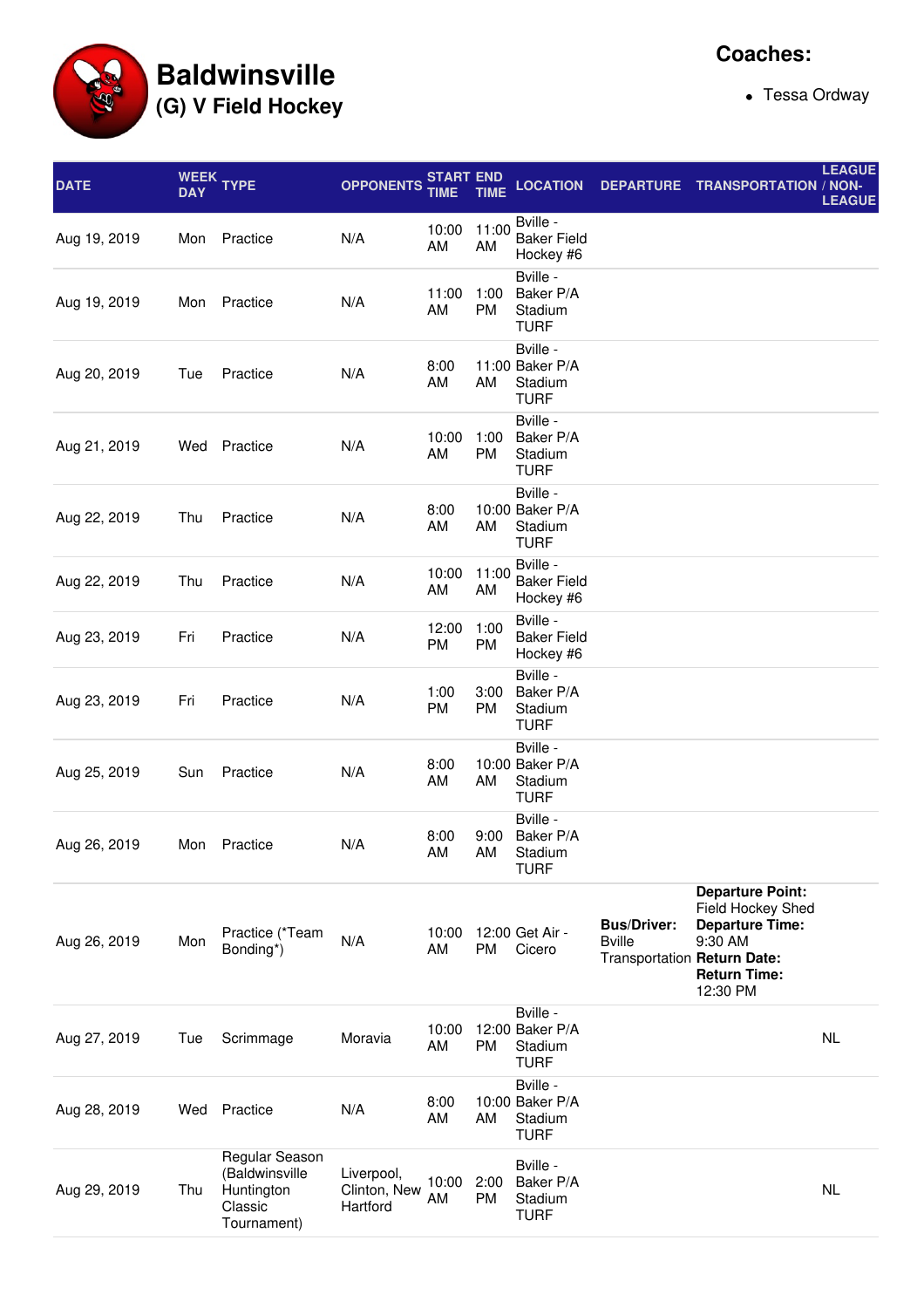| <b>DATE</b>  | <b>WEEK</b><br><b>DAY</b> | <b>TYPE</b>                                                                             | <b>OPPONENTS</b>                          | <b>START END</b><br>TIME | TIME              | <b>LOCATION</b>                                                       | <b>DEPARTURE</b>                                                      | <b>TRANSPORTATION / NON-</b>                                                                                        | <b>LEAGUE</b><br><b>LEAGUE</b> |
|--------------|---------------------------|-----------------------------------------------------------------------------------------|-------------------------------------------|--------------------------|-------------------|-----------------------------------------------------------------------|-----------------------------------------------------------------------|---------------------------------------------------------------------------------------------------------------------|--------------------------------|
| Aug 30, 2019 | Fri                       | Regular Season<br>(Baldwinsville<br>Huntington<br>Classic<br>Tournament)<br>6-1-0-N/A W | Liverpool,<br>New<br>Hartford,<br>Clinton | 10:00<br>AM              | 2:00<br><b>PM</b> | Bville -<br>Baker P/A<br>Stadium<br><b>TURF</b>                       |                                                                       |                                                                                                                     | <b>NL</b>                      |
| Sep 2, 2019  | Mon                       | Practice                                                                                | N/A                                       | 8:00<br>AM               | AM                | Bville -<br>10:00 Baker P/A<br>Stadium<br><b>TURF</b>                 |                                                                       |                                                                                                                     |                                |
| Sep 3, 2019  | Tue                       | Regular Season                                                                          | @ Cicero-<br>North<br>Syracuse            | 5:00<br><b>PM</b>        | 6:30<br><b>PM</b> | CNS HS-<br>Bragman<br>Stadium                                         | <b>Bus/Driver:</b><br><b>B</b> ville<br>Transportation Return Date:   | <b>Departure Point:</b><br>Field Hockey Shed<br><b>Departure Time:</b><br>3:45 PM<br>Return Time: 7:00<br><b>PM</b> | L                              |
| Sep 4, 2019  | Wed                       | Practice                                                                                | N/A                                       | 4:30<br>PM               | 6:00<br><b>PM</b> | Bville -<br>Baker P/A<br>Stadium<br><b>TURF</b>                       |                                                                       |                                                                                                                     |                                |
| Sep 5, 2019  | Thu                       | Practice                                                                                | N/A                                       | 3:00<br>PM               | 4:30<br><b>PM</b> | Bville -<br>Baker P/A<br>Stadium<br><b>TURF</b>                       |                                                                       |                                                                                                                     |                                |
| Sep 6, 2019  | Fri                       | Regular Season                                                                          | @ Cortland                                | 6:15<br>PM               | 7:45<br><b>PM</b> | Cortland Jr-<br>Sr HS<br>Stadium                                      | <b>Bus/Driver:</b><br><b>Bville</b><br>Transportation Return Date:    | <b>Departure Point:</b><br>Field Hockey Shed<br><b>Departure Time:</b><br>4:15 PM<br>Return Time: 9:00<br><b>PM</b> | L                              |
| Sep 8, 2019  | Sun                       | Practice                                                                                | N/A                                       | 8:00<br>AM               | AM                | Bville -<br>10:00 Baker P/A<br>Stadium<br><b>TURF</b>                 |                                                                       |                                                                                                                     |                                |
| Sep 9, 2019  | Mon                       | Regular Season                                                                          | @ Liverpool                               | 7:00<br><b>PM</b>        | 8:30<br><b>PM</b> | HS<br><b>STADIUM</b>                                                  | LIVERPOOL Bus/Driver:<br><b>Bville</b><br>Transportation Return Date: | <b>Departure Point:</b><br>Field Hockey Shed<br><b>Departure Time:</b><br>6:00 PM<br>Return Time: 9:00<br><b>PM</b> | L                              |
| Sep 10, 2019 | Tue                       | Practice                                                                                | N/A                                       | 3:00<br>PM               | 4:30<br><b>PM</b> | Bville -<br>Baker P/A<br>Stadium<br><b>TURF</b>                       |                                                                       |                                                                                                                     |                                |
| Sep 11, 2019 | Wed                       | Regular Season<br>$4-1$ W                                                               | @ Rome<br>Free<br>Academy                 | 5:00<br>PM               |                   | Stadium<br><b>Turf Field</b>                                          | <b>Bus/Driver:</b><br><b>B</b> ville<br>Transportation Return Date:   | <b>Departure Point:</b><br>Field Hockey Shed<br><b>Departure Time:</b><br>2:50 PM<br>Return Time: 8:00<br><b>PM</b> | NL                             |
| Sep 12, 2019 | Thu                       | Practice                                                                                | N/A                                       | 3:00<br>PM               | 5:00<br><b>PM</b> | Bville -<br><b>Baker Field</b><br>Hockey #6                           |                                                                       |                                                                                                                     |                                |
| Sep 13, 2019 | Fri                       | Regular Season                                                                          | @<br>Cazenovia                            | 4:30<br><b>PM</b>        | 6:00<br><b>PM</b> | <b>Burton</b><br><b>Street</b><br>Elementary<br><b>Athletic Field</b> | <b>Bus/Driver:</b><br><b>B</b> ville<br>Transportation Return Date:   | <b>Departure Point:</b><br>Field Hockey Shed<br><b>Departure Time:</b><br>2:50 PM<br>Return Time: 7:00<br><b>PM</b> | NL                             |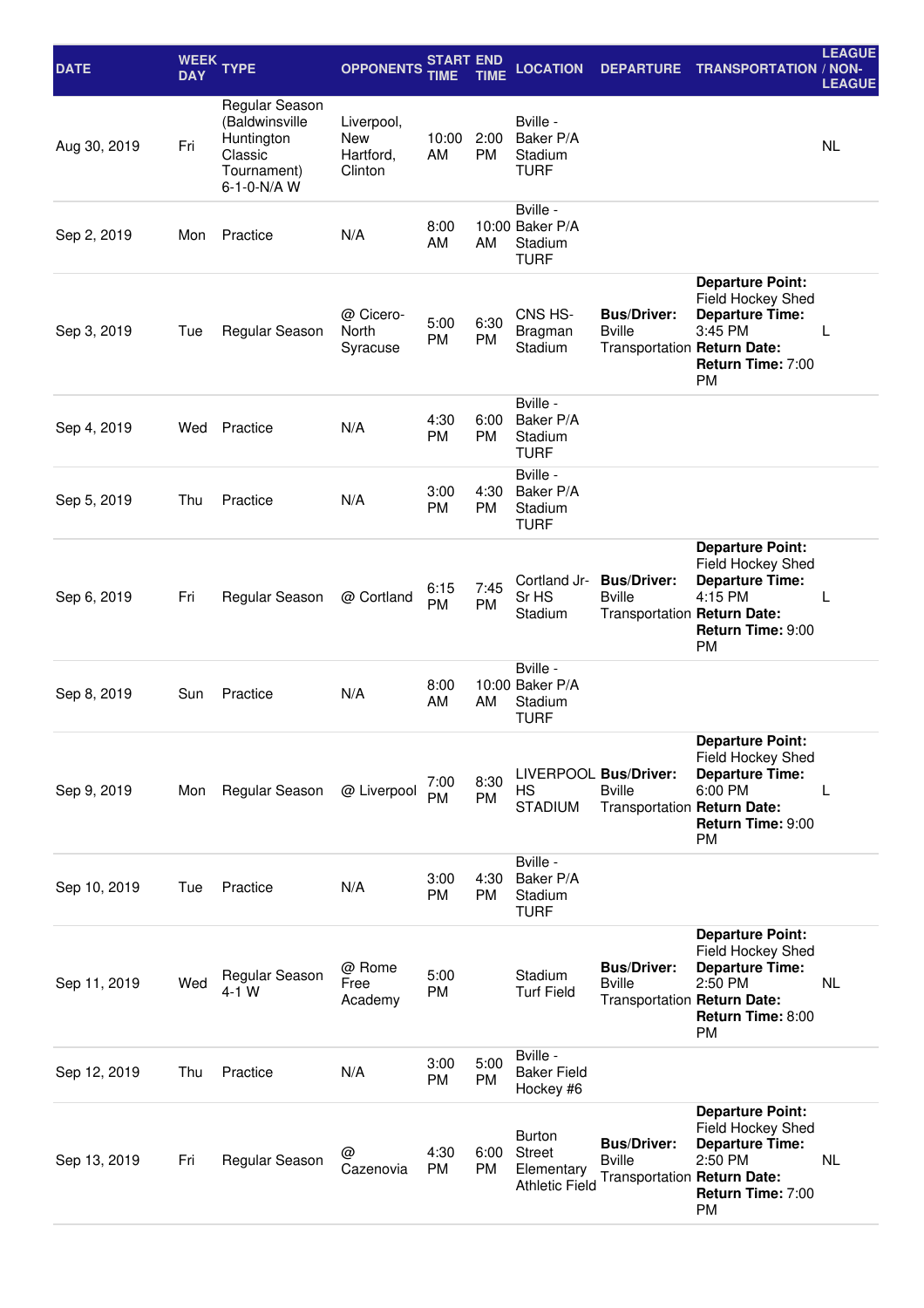| <b>DATE</b>  | <b>DAY</b> | WEEK TYPE                | <b>OPPONENTS</b>              | <b>START END</b><br>TIME | TIME              | <b>LOCATION</b>                                       | <b>DEPARTURE</b>                                      | <b>TRANSPORTATION</b>                                                                                                                                             | <b>LEAGUE</b><br>/ NON-<br><b>LEAGUE</b> |
|--------------|------------|--------------------------|-------------------------------|--------------------------|-------------------|-------------------------------------------------------|-------------------------------------------------------|-------------------------------------------------------------------------------------------------------------------------------------------------------------------|------------------------------------------|
| Sep 15, 2019 | Sun        | Practice                 | N/A                           | 8:00<br>AM               | AM                | Bville -<br>10:00 Baker P/A<br>Stadium<br><b>TURF</b> |                                                       |                                                                                                                                                                   |                                          |
| Sep 16, 2019 | Mon        | Regular Season           | Fayetteville- 7:00<br>Manlius | <b>PM</b>                | 9:00<br>PM        | Bville -<br>Baker P/A<br>Stadium<br><b>TURF</b>       |                                                       |                                                                                                                                                                   | L                                        |
| Sep 17, 2019 | Tue        | Practice                 | N/A                           | 3:00<br><b>PM</b>        | 4:30<br>PM        | Bville -<br>Baker P/A<br>Stadium<br><b>TURF</b>       |                                                       |                                                                                                                                                                   |                                          |
| Sep 17, 2019 | Tue        | Practice                 | N/A                           | 4:30<br>PM               | 6:00<br>PM        | Bville -<br><b>Baker Field</b><br>Hockey #6           |                                                       |                                                                                                                                                                   |                                          |
| Sep 19, 2019 | Thu        | Practice                 | N/A                           | 3:00<br><b>PM</b>        | 5:00<br>PM        | Bville -<br><b>Baker Field</b><br>Hockey #6           |                                                       |                                                                                                                                                                   |                                          |
| Sep 20, 2019 | Fri        | Practice                 | N/A                           | 3:00<br><b>PM</b>        | 4:30<br><b>PM</b> | Bville -<br>Baker P/A<br>Stadium<br><b>TURF</b>       |                                                       |                                                                                                                                                                   |                                          |
| Sep 21, 2019 | Sat        | Regular Season<br>$0-3L$ | @ Vestal                      | 3:00<br>PM               | 4:30<br>PM        | <b>Vestal Dick</b><br>Hoover<br>Stadium               | <b>Bus/Driver:</b><br><b>Bville</b><br>Transportation | <b>Departure Point:</b><br>Sidewalk in front of<br><b>District Office</b><br><b>Departure Time:</b><br>10:15 AM<br><b>Return Date:</b><br>Return Time: 6:30<br>PM |                                          |
| Sep 23, 2019 | Mon        | Practice                 | N/A                           | 3:00<br><b>PM</b>        | 5:00<br>PM        | Bville -<br><b>Baker Field</b><br>Hockey #6           |                                                       |                                                                                                                                                                   |                                          |
| Sep 24, 2019 | Tue        | Practice                 | N/A                           | 3:00<br><b>PM</b>        | 4:30<br><b>PM</b> | Bville -<br>Baker P/A<br>Stadium<br><b>TURF</b>       |                                                       |                                                                                                                                                                   |                                          |
| Sep 25, 2019 |            | Wed Practice             | N/A                           | 4:00<br>PM               | 6:00<br>PM        | Bville -<br>Baker P/A<br>Stadium<br><b>TURF</b>       |                                                       |                                                                                                                                                                   |                                          |
| Sep 26, 2019 | Thu        | Regular Season           | Cicero-North 7:00<br>Syracuse | <b>PM</b>                | 9:00<br>PM        | Bville -<br>Baker P/A<br>Stadium<br><b>TURF</b>       |                                                       |                                                                                                                                                                   | L                                        |
| Sep 27, 2019 | Fri        | Regular Season           | Holland<br>Patent             | 5:00<br>PM               | 7:00<br>PM        | Bville -<br>Baker P/A<br>Stadium<br><b>TURF</b>       |                                                       |                                                                                                                                                                   | <b>NL</b>                                |
| Sep 29, 2019 | Sun        | Practice                 | N/A                           | 8:00<br>AM               | AM                | Bville -<br>10:00 Baker P/A<br>Stadium<br><b>TURF</b> |                                                       |                                                                                                                                                                   |                                          |
| Sep 30, 2019 | Mon        | Regular Season           | Liverpool                     | 7:00<br>PM               | 9:00<br>PM        | Bville -<br>Baker P/A<br>Stadium<br><b>TURF</b>       |                                                       |                                                                                                                                                                   |                                          |
| Oct 1, 2019  | Tue        | Practice                 | N/A                           | 3:00<br><b>PM</b>        | 4:30<br>PM        | Bville -<br>Baker P/A<br>Stadium<br><b>TURF</b>       |                                                       |                                                                                                                                                                   |                                          |
| Oct 2, 2019  | Wed        | Practice                 | N/A                           | 3:00<br>PM               | 5:00<br>PM        | Bville -<br><b>Baker Field</b><br>Hockey #6           |                                                       |                                                                                                                                                                   |                                          |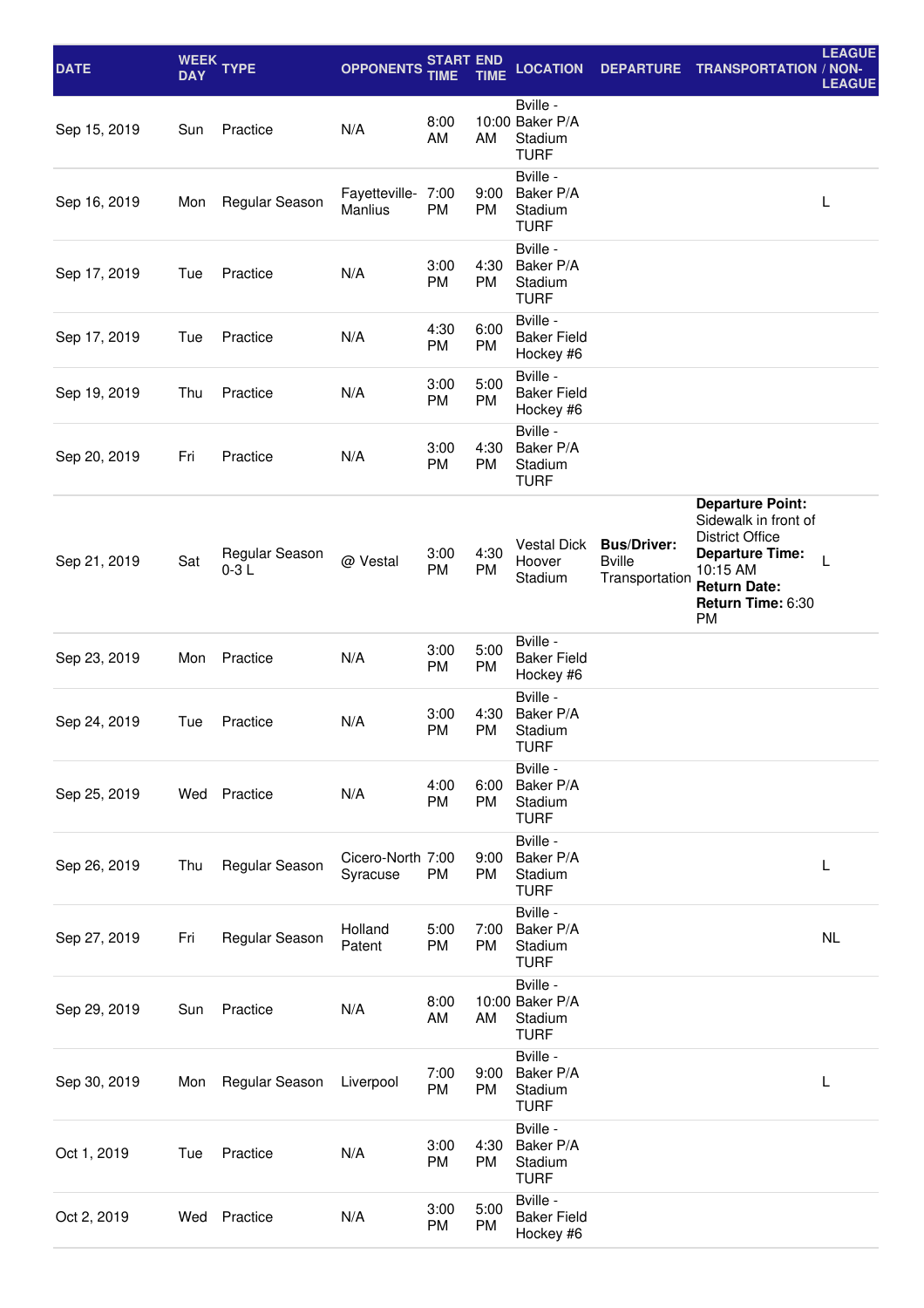| <b>DATE</b>  | <b>WEEK</b><br><b>DAY</b> | <b>TYPE</b>               | <b>OPPONENTS</b>                     | <b>START END</b><br>TIME | TIME              | <b>LOCATION</b>                                 | <b>DEPARTURE</b>                                                   | <b>TRANSPORTATION / NON-</b>                                                                                  | <b>LEAGUE</b><br><b>LEAGUE</b> |
|--------------|---------------------------|---------------------------|--------------------------------------|--------------------------|-------------------|-------------------------------------------------|--------------------------------------------------------------------|---------------------------------------------------------------------------------------------------------------|--------------------------------|
| Oct 3, 2019  | Thu                       | Practice                  | N/A                                  | 3:00<br>PM               | 5:00<br><b>PM</b> | Bville -<br><b>Baker Field</b><br>Hockey #6     |                                                                    |                                                                                                               |                                |
| Oct 4, 2019  | Fri                       | Practice                  | N/A                                  | 3:00<br>PM               | 5:00<br><b>PM</b> | Bville -<br><b>Baker Field</b><br>Hockey #6     |                                                                    |                                                                                                               |                                |
| Oct 7, 2019  | Mon                       | Practice                  | N/A                                  | 3:00<br><b>PM</b>        | 4:30<br><b>PM</b> | Bville -<br>Baker P/A<br>Stadium<br><b>TURF</b> |                                                                    |                                                                                                               |                                |
| Oct 8, 2019  | Tue                       | Regular Season            | East<br>Syracuse<br>Minoa            | 7:00<br><b>PM</b>        | 9:00<br><b>PM</b> | Bville -<br>Baker P/A<br>Stadium<br><b>TURF</b> |                                                                    |                                                                                                               | <b>NL</b>                      |
| Oct 9, 2019  | Wed                       | Practice                  | N/A                                  | 3:00<br><b>PM</b>        | 5:00<br><b>PM</b> | Bville -<br>Baker P/A<br>Stadium<br><b>TURF</b> |                                                                    |                                                                                                               |                                |
| Oct 10, 2019 | Thu                       | Regular Season            | @<br>Fayetteville-<br><b>Manlius</b> | 7:00<br><b>PM</b>        | 8:30<br><b>PM</b> | Hornet<br>Stadium                               | <b>Bus/Driver:</b><br><b>Bville</b><br>Transportation Return Date: | <b>Departure Point:</b><br>Field Hockey Shed<br><b>Departure Time:</b><br>5:30 PM<br>Return Time: 9:30<br>PM  | L                              |
| Oct 11, 2019 | Fri                       | Practice                  | N/A                                  | 3:00<br><b>PM</b>        | 4:30<br><b>PM</b> | Bville -<br>Baker P/A<br>Stadium<br><b>TURF</b> |                                                                    |                                                                                                               |                                |
| Oct 12, 2019 | Sat                       | Regular Season<br>$6-1$ W | @ Vernon-<br>Verona-<br>Sherrill     | 12:00<br><b>PM</b>       | 1:30<br><b>PM</b> | <b>Turf Field</b><br>Stadium                    | <b>Bus/Driver:</b><br><b>Bville</b><br>Transportation Return Date: | <b>Departure Point:</b><br>Field Hockey Shed<br><b>Departure Time:</b><br>10:15 AM<br>Return Time: 3:00<br>PM | NL                             |
| Oct 14, 2019 | Mon                       | Practice                  | N/A                                  | 8:00<br>AM               | 9:30<br>AM        | Bville -<br>Baker P/A<br>Stadium<br><b>TURF</b> |                                                                    |                                                                                                               |                                |
| Oct 15, 2019 | Tue                       | Regular Season            | Vestal                               | 7:00<br>PM               | 9:00<br><b>PM</b> | Bville -<br>Baker P/A<br>Stadium<br><b>TURF</b> |                                                                    |                                                                                                               | <b>NL</b>                      |
| Oct 17, 2019 | Thu                       | Practice                  | N/A                                  | 3:00<br>PM               | 4:30<br>PM        | Bville -<br><b>Baker Field</b><br>Hockey #6     |                                                                    |                                                                                                               |                                |
| Oct 18, 2019 | Fri                       | Practice                  | N/A                                  | 3:00<br>PM               | 4:30<br><b>PM</b> | Bville -<br>Baker P/A<br>Stadium<br><b>TURF</b> |                                                                    |                                                                                                               |                                |
| Oct 19, 2019 | Sat                       | Practice                  | N/A                                  | 12:00<br><b>PM</b>       | 2:00<br>PM        | Bville -<br>Baker P/A<br>Stadium<br><b>TURF</b> |                                                                    |                                                                                                               |                                |
| Oct 21, 2019 | Mon                       | Practice                  | N/A                                  | 3:00<br>PM               | 4:30<br><b>PM</b> | Bville -<br>Baker P/A<br>Stadium<br><b>TURF</b> |                                                                    |                                                                                                               |                                |
| Oct 22, 2019 | Tue                       | Practice                  | N/A                                  | 3:00<br>PM               | 4:30<br>PM        | Bville -<br>Baker P/A<br>Stadium<br><b>TURF</b> |                                                                    |                                                                                                               |                                |